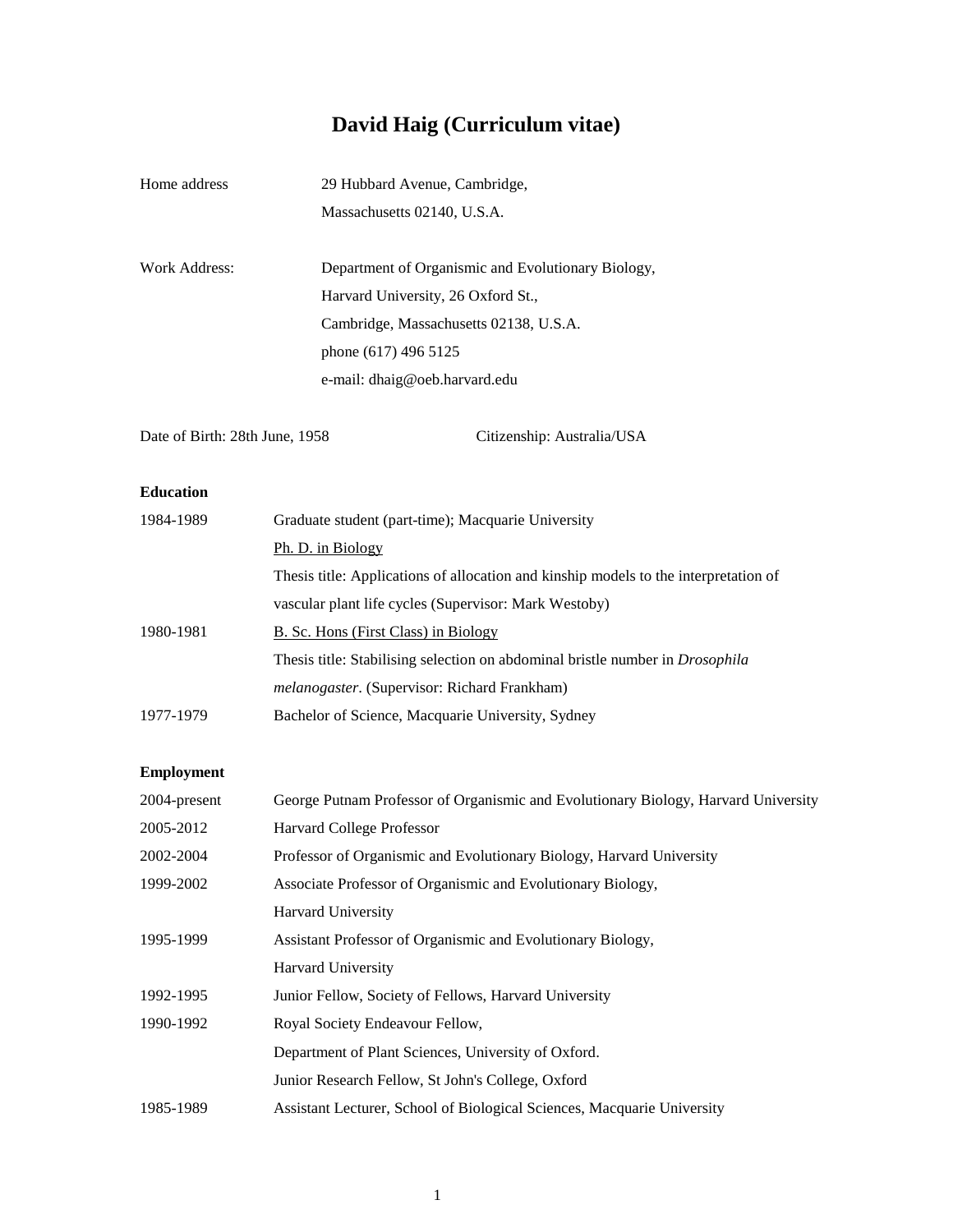| 1984      | Tutor in Ecology, Macquarie University            |
|-----------|---------------------------------------------------|
| 1982-1983 | Clerk, N.S.W. Public Service                      |
| 1981      | Research Assistant, Royal Botanic Gardens, Sydney |
| 1980      | Tutor in Genetics, Macquarie University           |

### **Awards**

| 2010 | Fellow of the American Academy of Arts and Sciences  |
|------|------------------------------------------------------|
| 1994 | Dobzhansky Prize, Society for the Study of Evolution |

## **Papers**

Haig, D. (2015) Maternal-fetal conflict, genomic imprinting, and mammalian vulnerabilities to cancer. *Philosophical Transactions of the Royal Society of London B* 370: 20140178.

- Haig, D. (2015) *Coleochaete* and the origin of sporophytes. *American Journal of Botany* 102: 417–422.
- Duéñez-Guzmán, E. A. and Haig, D. (2014) The evolution of reproduction-related *NLRP* genes. *Journal of Molecular Evolution* 78: 194–201.
- Haig, D. (2014) Fighting the good cause: meaning, purpose, difference, and choice. *Biology & Philosophy* 29: 675–697.
- Haig, D. (2014) Coadaptation and conflict, misconception and muddle, in the evolution of genomic imprinting. *Heredity* 113: 96–103.
- Haig, D. (2014) Troubled sleep: night waking, breastfeeding, and parent–offspring conflict. *Evolution, Medicine, and Public Health* 2014: 32–39.
- Haig, D. (2014) Interbirth intervals: intrafamilial, intragenomic, and intrasomatic conflict. *Evolution, Medicine, and Public Health* 2014: 12–17.
- Haig, D., Úbeda, F. and Patten, M. (2014) Specialists and generalists: the sexual ecology of the genome. *Cold Spring Harbor Perspectives in Biology* 6: a017525.
- Marmoset Genome Sequencing and Analysis Consortium. (2014) The common marmoset genome provides insight into primate biology and evolution. *Nature Genetics* 46: 850–857.
- Haig, D. (2013) Kin conflict in seed development: an interdependent but fractious collective. *Annual Review of Cell and Developmental Biology* 29: 189–211.
- Haig, D. (2013) Imprinted green beards: a little less than kin and more than kind. *Biology Letters* 20130199.
- Haig, D. (2013) Filial mistletoes: the functional morphology of moss sporophytes. *Annals of Botany* 111: 337–345.
- Patten, M. M., Úbeda, F. & Haig, D. (2013) Sexual and parental antagonism shape genomic architecture. *Proceedings of the Royal Society of London* 280: 20131795.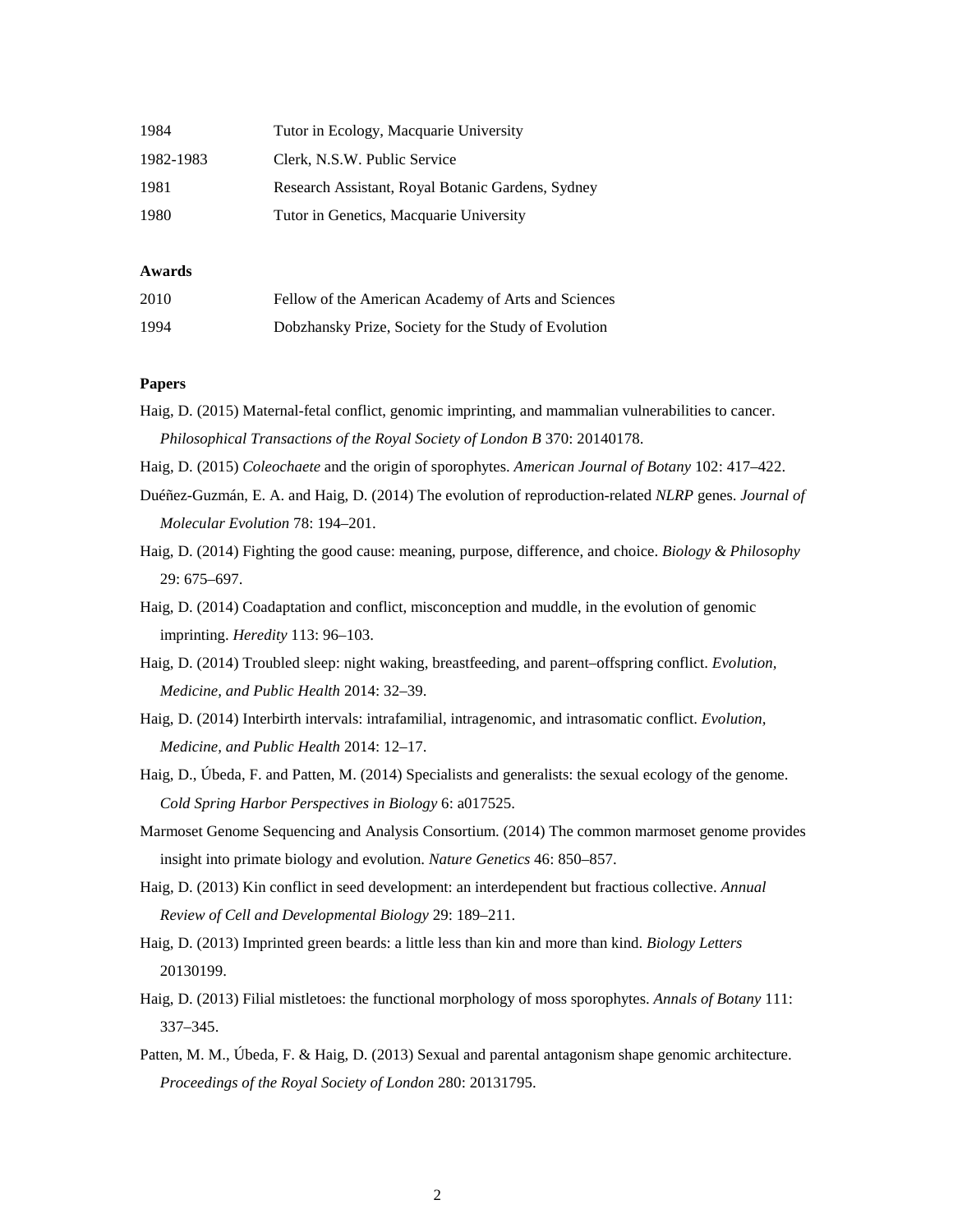- Haig, D. (2012) Sarah and Constant Broyer, pharmacist and physician, of Carlton. *Victorian Historical Journal* 83: 178–196.
- Haig, D. (2012) Retroviruses and the placenta. *Current Biology* 22: R609–R613.

Haig, D. (2012) The strategic gene. *Biology & Philosophy* 27: 461–479.

- Haig, D. (2011) Genomic imprinting and the evolutionary psychology of human kinship. *Proceedings of the National Academy of Sciences, USA* 108: 10878-10885.
- Haig, D. (2011) Sympathy with Adam Smith and reflexions on self. *Journal of Economic Organization and Behavior* 77: 4-13.
- Úbeda, F., Haig, D. & Patten, M. M. (2011) Stable linkage disequilibrium owing to sexual antagonism. *Proceedings of the Royal Society of London B* 278: 855-862.
- Patten, M. M., Haig, D. & Úbeda, F. (2010) Fitness variation due to sexual antagonism and linkage disequilibrium. *Evolution* 64: 3638-3642.
- Gregg, C., Zhang, J., Butler, J. E., Haig, D. & Dulac, C. (2010) Sex-specific parent-of-origin allelic expression in the mouse brain. Science 329: 682-685.
- Gregg, C., Zhang, J., Weissbourd, B., Luo, S., Schroth, G. P., Haig, D. & Dulac, C. (2010) High-resolution analysis of parent-of-origin allelic expression in the mouse brain. Science 329: 643-648.
- Haig, D. (2010) What do we know about charophyte (Streptophyta) life cycles? *Journal of Phycology* 46: 860-867.
- Haig, D. (2010) Games in tetrads: segregation, recombination, and meiotic drive. *American Naturalist* 176: 404-413.
- Haig, D. (2010) Transfers and transitions: parent-offspring conflict, genomic imprinting, and the evolution of human life history. *Proceedings of the National Academy of Sciences, USA* 107: 1731-1735.
- Papper, Z., Jameson, N. M., Romero, R., Weckle, A. L., Mittal, P., Benirschke, K., Santolaya-Forfas, J., Uddin, M., Haig, D., Goodman, M. & Wildman, D. E. (2009) Ancient origin of placental expression in the growth hormone genes of anthropoid primates. *Proceedings of the National Academy of Sciences, USA* 106: 17083-17088.
- Patten, M. M. & Haig, D. (2009) Parental sex discrimination and intralocus sexual conflict. *Biology Letters* 5: 667-670.
- Patten, M. M. & Haig, D. (2009) Maintenance or loss of genetic variation under sexual and parental antagonism at a sex-linked locus. *Evolution* 63: 2888-2895.
- Engelstädter, J. & Haig, D. (2008) Sexual antagonism and the evolution of X chromosome inactivation. *Evolution* 62: 2097-2104.
- Haig, D. (2008) Homologous versus antithetic alternation of generations and the origin of sporophytes. *Botanical Review* 74: 395-418.
- Haig, D. (2008) Placental growth hormone-related proteins and prolactin-related proteins. *Placenta* 29 (Supplement A; *Trophoblast Research*, Vol. 22): S36-S41.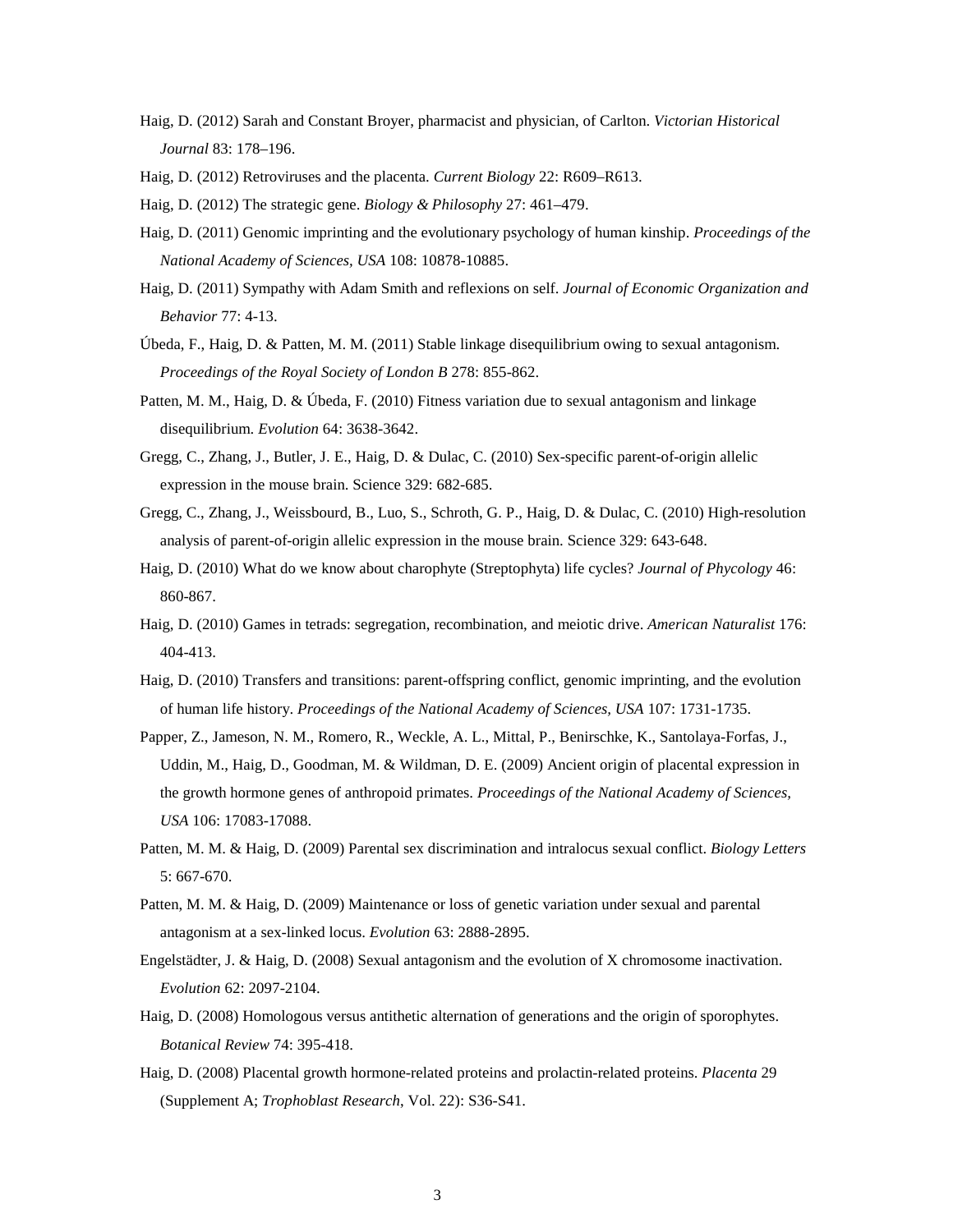- Patten, M. M. & Haig, D. (2008) Reciprocally imprinted genes and the response to selection on one sex. *Genetics* 179: 1389-1394.
- Haig, D. (2007) Weismann rules! OK? Epigenetics and the Lamarckian temptation. *Biology & Philosophy* 22: 415-428.
- Yano, K., Gale, D., Massberg, S., Cheruvu, P. K., Monahan-Earley, R., Morgan, E. S., Haig, D., von Andrian, U. H., Dvorak, A. M. & Aird, W. C. (2007) Phenotypic heterogeneity is an evolutionarily conserved feature of the endothelium. *Blood* 109: 613-615.
- Haig, D. (2006) Self-imposed silence: parental antagonism and the evolution of X-chromosome inactivation. *Evolution* 60: 440-447.
- Haig, D. (2006) Intragenomic politics. *Cytogenetic and Genome Research* 113: 68-74.
- Haig, D. & Wilczek, A. (2006) Sexual conflict and the alternation of haploid and diploid generations. *Philosophical Transactions of the Royal Society of London* B 361: 335-343.
- Haig, D. (2005) The complex history of distal human chromosome 1q. *Genomics* 86: 767-770.
- Brandvain, Y. & Haig, D. (2005) Divergent mating systems and parental conflict as a barrier to hybridization in flowering plants. *American Naturalist* 166: 330-338.
- Lukhtanov, V. A., Kandul, N. P., Plotkin, J. B., Dantchenko, A. V., Haig, D. & Pierce, N. E. (2005) Reinforcement of pre-zygotic isolation and karyotype evolution in *Agrodiaetus* butterflies. *Nature* 436: 385-389.
- Mix, L. J., Haig, D. & Cavanaugh, C. M. (2005) Phylogenetic analyses of the core antenna domain: investigating the origin of photosystem I. *Journal of Molecular Evolution* 60: 153-163.
- Úbeda, F. & Haig, D. (2005) On the evolutionary stability of Mendelian segregation. *Genetics* 170: 1345- 1357.
- Yuan, H.-T., Haig, D. & Karumanchi, S. A. (2005) Angiogenic factors in the pathogenesis of preeclampsia. *Current Topics in Developmental Biology* 71: 297-312.
- Haig, D. (2004) The (dual) origin of epigenetics. *Cold Spring Harbor Symposia on Quantitative Biology* 69: 67-70.
- Haig, D. (2004) Genomic imprinting and kinship: how good is the evidence? *Annual Review of Genetics* 38: 553-585.
- Úbeda, F. & Haig, D. (2004) Sex-specific meiotic drive and selection at an imprinted locus. *Genetics* 167: 2083-2095.
- Haig, D. (2004) Evolutionary conflicts in pregnancy and calcium metabolism—A review. *Placenta* 25 (Supplement A; *Trophoblast Research*, Vol. 18): S10-S15.
- Haig, D. (2004) The inexorable rise of gender and the decline of sex: social change in academic titles, 1945-2001. *Archives of Sexual Behavior* 33: 87-96.
- Kandul, N. P., Lukhtanov, V. A., Dantchenko, A. V., Coleman, J. W. S., Sekercioglu, C. H., Haig, D. & Pierce, N. E. (2004) Phylogeny of *Agrodiaetus* Hübner 1822 (Lepidoptera: Lycaenidae) inferred from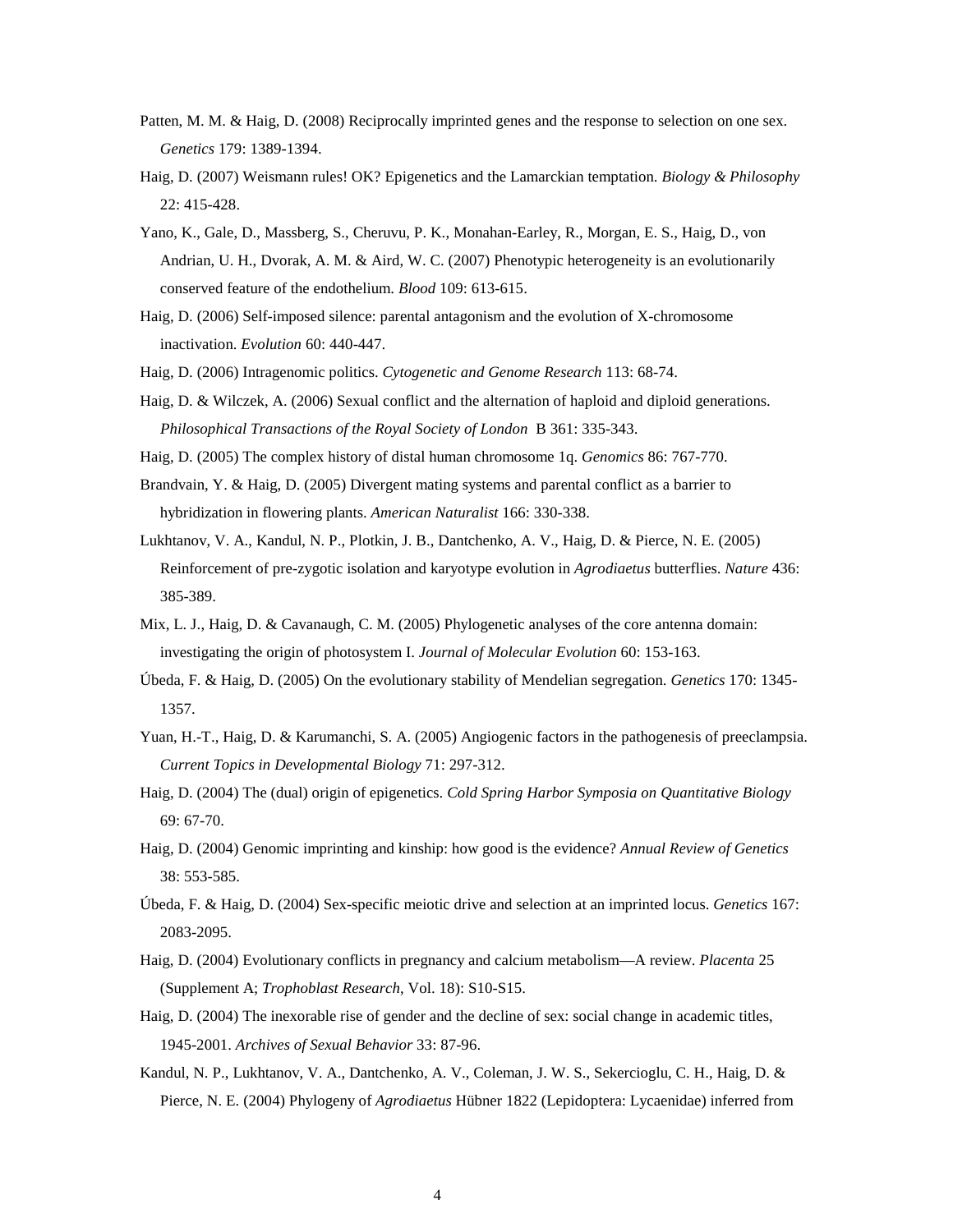mtDNA sequences of *COI* and *COII*, and nuclear sequences of *EF1-*α: karyotype diversification and species radiation. *Systematic Biology* 53: 278-298.

Haig, D. (2003) On intrapersonal reciprocity. *Evolution and Human Behavior* 24: 418-425.

- Haig, D. (2003) Meditations on birthweight: Is it better to reduce the variance or increase the mean? *Epidemiology* 14: 490-492 (erratum *Epidemiology* 14: 632).
- Haig, D. & Wharton, R. (2003) Prader-Willi syndrome and the evolution of human childhood. *American Journal of Human Biology* 15: 320-329.
- Úbeda, F. & Haig, D. (2003) Dividing the child: genomic imprinting and evolutionary games. *Genetica* 117: 103-110.
- Wilkins, J. F. & Haig, D. (2003) What good is genomic imprinting: the function of parent-specific gene expression. *Nature Reviews Genetics* 4: 359-368.
- Wilkins, J. F. & Haig, D. (2003) Inbreeding, maternal care, and genomic imprinting. *Journal of Theoretical Biology* 221: 559-564.
- Wilkins, J. F. & Haig, D. (2002) Parental modifiers, antisense transcripts and loss of imprinting. *Proceedings of the Royal Society of London B* 269: 1841-1846.
- Greenwood-Lee, J. M., Taylor, P. D. & Haig, D. (2001) The inclusive fitness dynamics of genomic imprinting. *Selection* 2: 101-116.
- Wilkins, J. F. & Haig, D. (2001) Genomic imprinting of two antagonistic loci. *Proceedings of the Royal Society of London B* 268: 1861–1867.
- Haig, D. (2000) The kinship theory of genomic imprinting. *Annual Review of Ecology and Systematics* 31: 9-32 [see On-line erratum].
- Haig, D. (2000) Genomic imprinting, sex-biased dispersal, and social behavior. In *Evolutionary Perspectives on Human Reproductive Behavior*, D. LeCroy and P. Moller (eds.) *Annals of the New York Academy of Sciences* 907: 149-163.
- Haig, D. & Wilkins, J. F. (2000) Genomic imprinting, sibling solidarity, and the logic of collective action. *Philosophical Transactions of the Royal Society of London B* 355: 1593-1597.
- Haig, D. (1999) What is a marmoset? *American Journal of Primatology* 49: 285-296.
- Haig, D. (1999) A brief history of human autosomes. *Philosophical Transactions of the Royal Society of London B* 354: 1447-1470.
- Haig, D. (1999) Asymmetric relations: internal conflicts and the horror of incest. *Evolution and Human Behavior* 20: 83-98.
- Haig, D. (1999) Multiple paternity and genomic imprinting. *Genetics* 151: 1229-1231.
- Haig, D. (1997) Parental antagonism, relatedness asymmetries, and genomic imprinting. *Proceedings of the Royal Society of London B* 264: 1657-1662.
- Haig, D. (1997) Maternal-fetal interactions and MHC polymorphism. *Journal of Reproductive Immunology*  35: 101-109.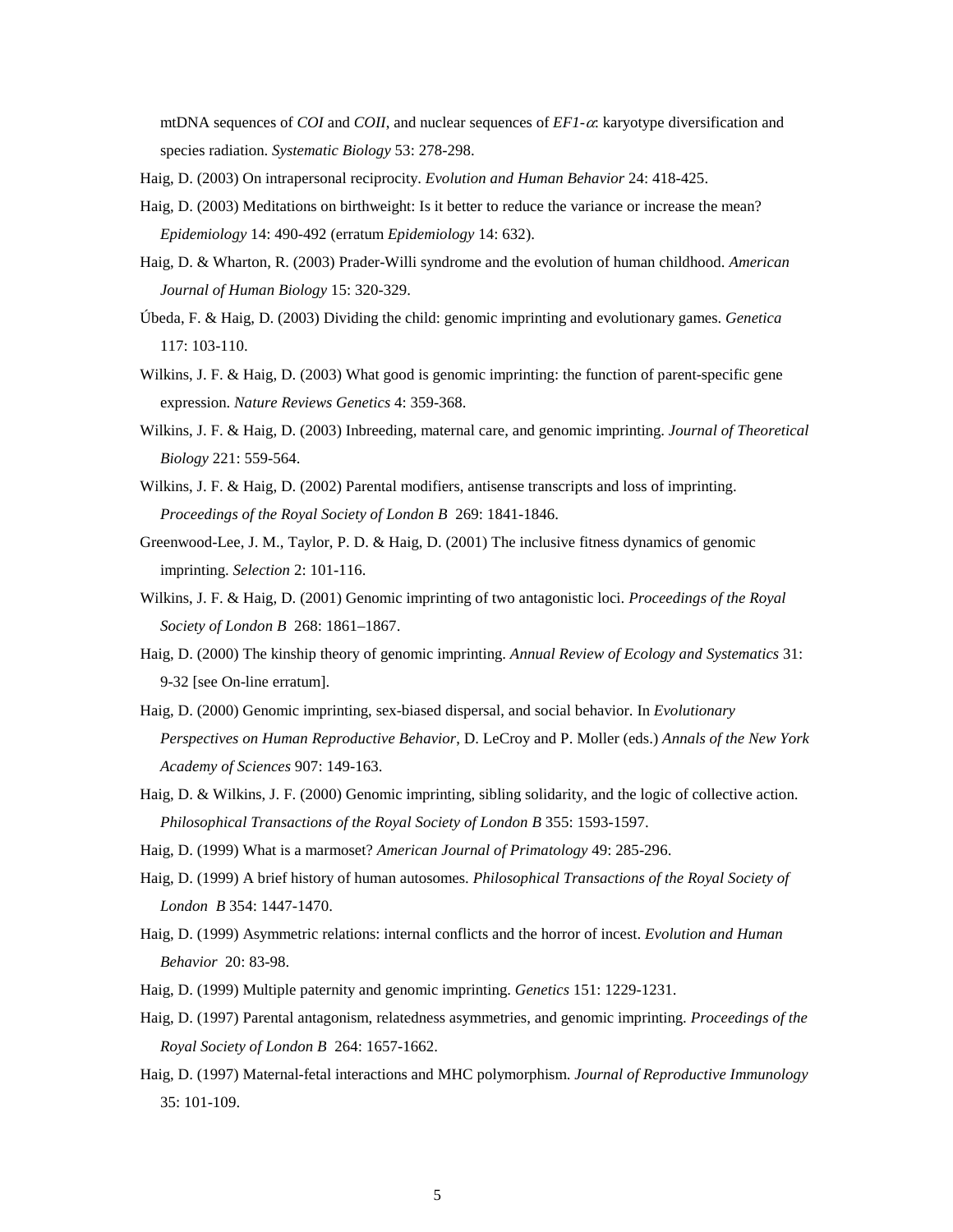- Haig, D. (1997) William Turner's *Lectures on the Comparative Anatomy of the Placenta*. *Placenta* 18: 371-374.
- Haig, D. (1996) Gestational drive and the green-bearded placenta. *Proceedings of the National Academy of Sciences, USA* 93: 6547-6551.
- Haig, D. (1996) Placental hormones, genomic imprinting, and maternal–fetal communication. *Journal of Evolutionary Biology* 9: 357-380.
- Haig, D. (1996) Altercation of generations: genetic conflicts of pregnancy. *American Journal of Reproductive Immunology* 35: 226-232.
- Haig, D. & Bergstrom, C. T. (1995) Multiple mating, sperm competition, and meiotic drive. *Journal of Evolutionary Biology* 8: 265-282.
- Haig, D. (1993) Genetic conflicts in human pregnancy. *Quarterly Review of Biology* 68: 495-532.
- Haig, D. (1993) Alternatives to meiosis: the unusual genetics of red algae, microsporidia, and others. *Journal of Theoretical Biology* 163: 15-31.
- Haig, D. (1993) The evolution of unusual chromosomal systems in sciarid flies: intragenomic conflict and the sex ratio. *Journal of Evolutionary Biology* 6: 249-261.
- Haig, D. (1993) The evolution of unusual chromosomal systems in coccoids: extraordinary sex ratios revisited. *Journal of Evolutionary Biology* 6: 69-77.
- Haig, D. (1992) Intragenomic conflict and the evolution of eusociality. *Journal of Theoretical Biology* 156: 401-403.
- Haig, D. (1992) Genomic imprinting and the theory of parent-offspring conflict. *Seminars in Developmental Biology* 3: 153-160.
- Haig, D. (1991) Developmental asynchrony and environmental sex determination in alligators. *Journal of Theoretical Biology* 150: 373-383.
- Haig, D. & Grafen, A. (1991) Genetic scrambling as a defence against meiotic drive. *Journal of Theoretical Biology* 153: 531-558.
- Haig, D. & Graham, C. (1991) Genomic imprinting and the strange case of the insulin-like growth factor-II receptor. *Cell* 64: 1045-1046.
- Haig, D. & Hurst, L. D. (1991) A quantitative measure of error-minimization in the genetic code. *Journal of Molecular Evolution* 33: 412-417. [erratum JME 49: 708]
- Haig, D. & Westoby, M. (1991) Genomic imprinting in endosperm: its effects on seed development in crosses between species and between different ploidies of the same species, and its implications for the evolution of apomixis. *Philosophical Transactions of the Royal Society of London* B 333: 1-13.
- Haig, D. & Westoby, M. (1991) Seed size, pollination costs and angiosperm success. *Evolutionary Ecology*  5: 231-247.
- Moore, T. & Haig, D. (1991) Genomic imprinting in mammalian development: a parental tug-of-war. *Trends in Genetics* 7: 45-49.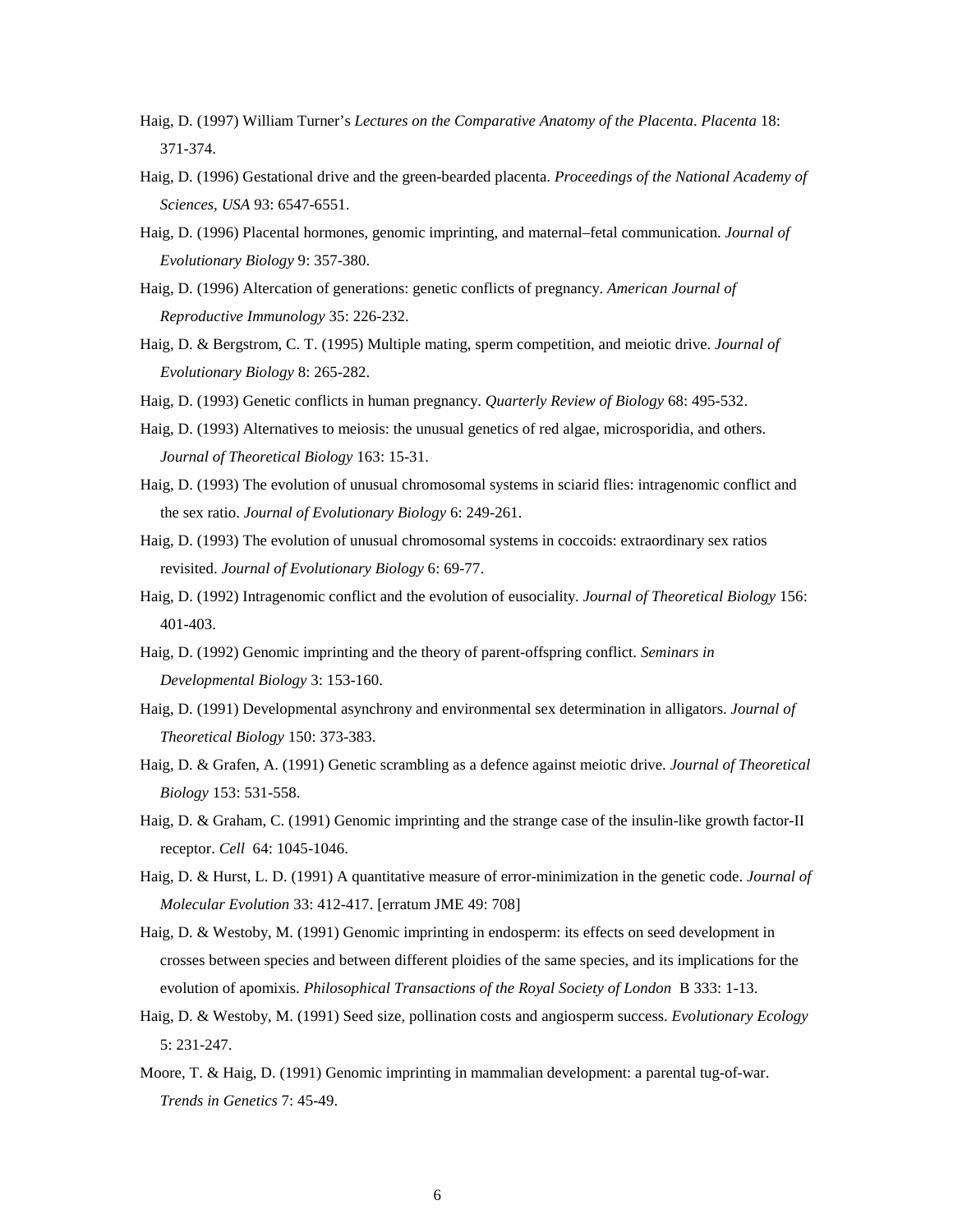Haig, D. (1990) New perspectives on the angiosperm female gametophyte. *Botanical Review* 56: 236-274.

- Haig, D. (1990) Brood reduction and optimal parental investment when offspring differ in quality. *American Naturalist* 136: 550-556.
- Haig, D. & Westoby, M. (1989) Selective forces in the emergence of the seed habit. *Biological Journal of the Linnean Society* 38: 215-238.
- Haig, D. & Westoby, M. (1989) Parent-specific gene expression and the triploid endosperm. *American Naturalist* 134: 147–155.
- Haig, D. & Westoby, M. (1988) On limits to seed production. *American Naturalist* 131: 757-759.
- Haig, D. & Westoby, M. (1988) Sex expression in homosporous ferns: an evolutionary perspective. *Evolutionary Trends in Plants* 2: 111-119.
- Haig, D. & Westoby, M. (1988) A model for the origin of heterospory. *Journal of Theoretical Biology* 134: 257–272.
- Haig, D. (1987) Kin conflict in seed plants. *Trends in Ecology and Evolution* 2: 337-340.
- Haig, D. (1986) Conflicts among megaspores. *Journal of Theoretical Biology* 123: 471-480.

#### **Letters, Commentaries, and other writings**

Haig, D. (2015) Q&A David Haig. *Current Biology* 25: R700–R702.

- Haig, D. (2014) Frugal fat or munificent muscle: genomic imprinting and metabolism. *BMC Biology* 12: 772.
- Haig, D. (2014) Review of *Sex Itself* by Sarah S. Richardson. *Quarterly Review of Biology* 89: 399–400.
- Haig, D. (2014) Sexual selection: placentation, superfetation, and coercive copulation. *Current Biology* 24: R805–R808.
- Haig, D. (2014) Does microchimerism mediate kin conflicts? *Chimerism* 5: 2.
- Haig, D. (2014) Troubled sleep: a response to commentaries. *Evolution, Medicine, and Public Health* 2014: 57–62.
- Haig, D. (2014) Genetic dissent and individual compromise. *Biology & Philosophy* 29: 233–239.
- Haig, D. (2013) Genomic vagabonds: endogenous retroviruses and placental evolution. *Bioessays* 35: 845– 846.
- Haig, D. (2013) Review of *Evolutionary perspectives on pregnancy*. By John C. Avise. *Animal Behaviour* 86: 660.
- Haig, D. (2013) Proximate and ultimate causes: How come? And What for? *Biology & Philosophy* 28: 781– 786.
- Haig, D. (2012) The epidemiology of epigenetics. *International Journal of Epidemiology* 41: 13–16.
- Haig, D. (2011) Lamarck ascending! *Philosophy & Theory in Biology* 3: e204.
- Haig, D. and Úbeda, F. (2011) An obsession with depilatory mice. *Current Biology* 21: R257-R259.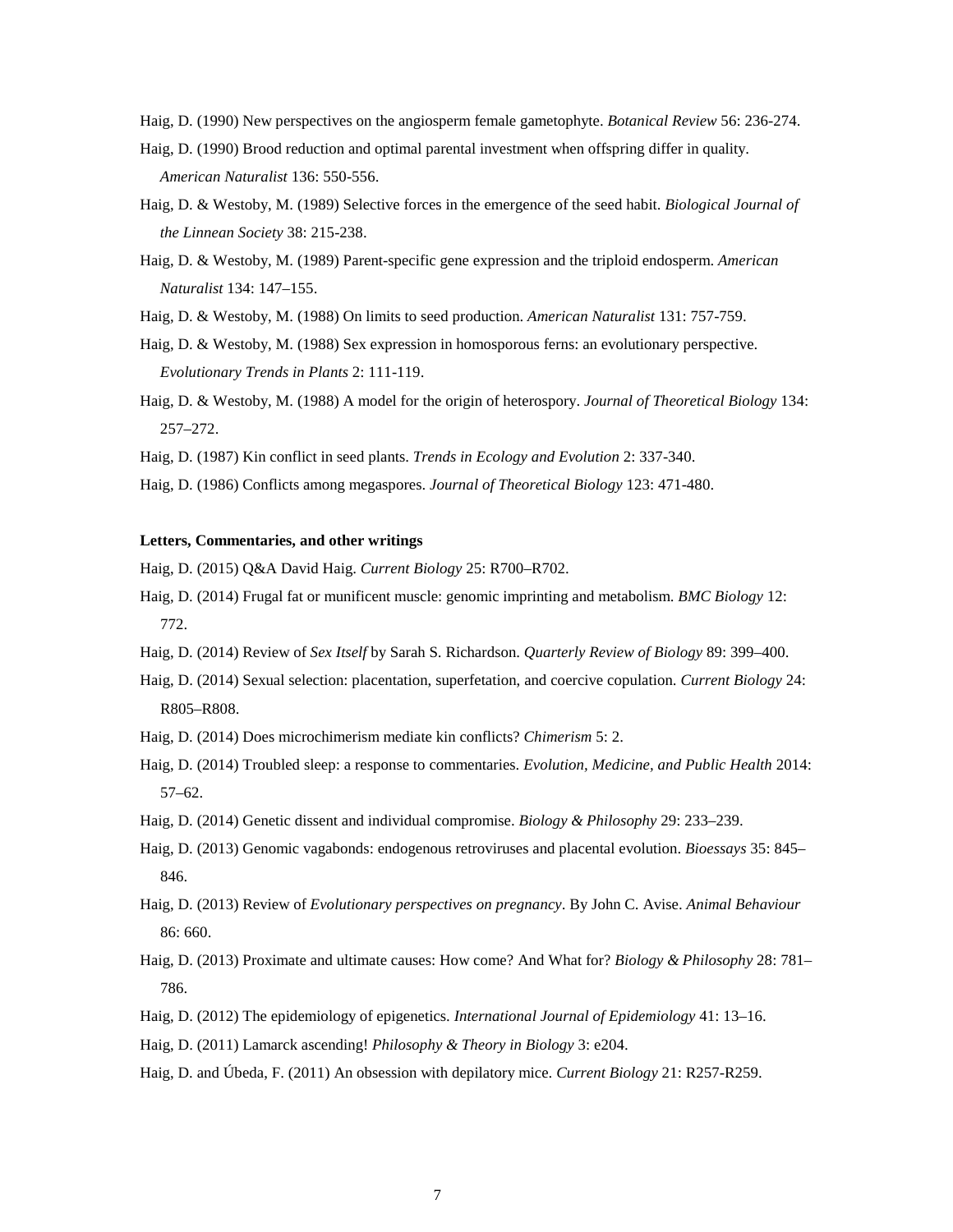- Haig, D. (2011) Does heritability hide in epistasis between linked SNPs? *European Journal of Human Genetics* 19: 123.
- Karumanchi, S. A. & Haig, D. (2008) Flt1, pregnancy, and malaria: evolution of a complex interaction. *Proceedings of the National Academy of Sciences, USA* 105: 14243-14244.
- Haig, D. (2008) Kinship asymmetries and the divided self. *Behavioral and Brain Sciences* 31: 271-272.
- Haig, D. (2008) Huddling: brown fat, genomic imprinting, and the warm inner glow. *Current Biology* 18: R172–R174.
- Haig, D. (2006) Congenital bilateral absence of the vas deferens and recombination at *CFTR*. *European Journal of Human Genetics* 14: 801.
- Haig, D. & Westoby, M. (2006) An earlier formulation of the genetic conflict hypothesis of genomic imprinting. *Nature Genetics* 38: 271.
- Haig, D. & Henikoff, S. (2004) Deciphering the genomic palimpsest. *Current Opinion in Genetics & Development* 14: 599–602.
- Adams, M., et al. (2003) Sostrup statement on low birthweight. *International Journal of Epidemiology* 32: 884–885.
- Haig, D. (2003) The amoral roots of morality. *Lahey Clinic Medical Ethics* 10(3): 10-11.
- Haig, D. (2003) The science that dare not speak its name. *Quarterly Review of Biology* 78: 327–335.
- Haig, D. (2003) Family matters. *Nature* 421: 491-492.
- Haig, D. (2000) Of sex and gender. *Nature Genetics* 25: 373.
- Haig, D., Pierce, N. E. & Wilson, E. O. (2000) William Hamilton (1936-2000). *Science* 287: 2438.
- Haig, D. (1999) Genetic conflicts and the private life of *Peromyscus*. *Nature Genetics* 22: 131.
- Haig, D. (1998) Mother's boy or daddy's girl? Sex determination in Hymenoptera. *Trends in Ecology and Evolution* 13: 380–381.
- Haig, D. (1997) "When sense and antisense combine" (verse). *Antisense & Nucleic Acid Drug Development* 7: 1.
- Haig, D. (1996) Do imprinted genes have few and small introns? *BioEssays* 18: 351-353.
- Haig, D. (1996) The pea and the coconut: seed size in safe sites. *Trends in Ecology and Evolution* 11: 1-2.
- Haig, D. (1995) Whitridge Williams' Obstetrics. *American Journal of Obstetrics and Gynecology* 173: 1351.
- Haig, D. (1995) Prenatal power plays. *Natural History* 104(12): 39.
- Haig, D. (1994) Cohabitation and pregnancy-induced hypertension. *Lancet* 344: 1633–1634.
- Haig, D. (1994) Refusing the ovarian time bomb. *Trends in Genetics* 10: 346–347.
- Haig, D. (1994) Is human insulin imprinted? *Nature Genetics* 7: 10.
- Haig, D. (1993) Genomic imprinting, human chorionic gonadotropin, and triploidy. *Prenatal Diagnosis* 13: 151.
- Hurst, L. D. & Haig, D. (1991) Prion infection. *Nature* 351: 21.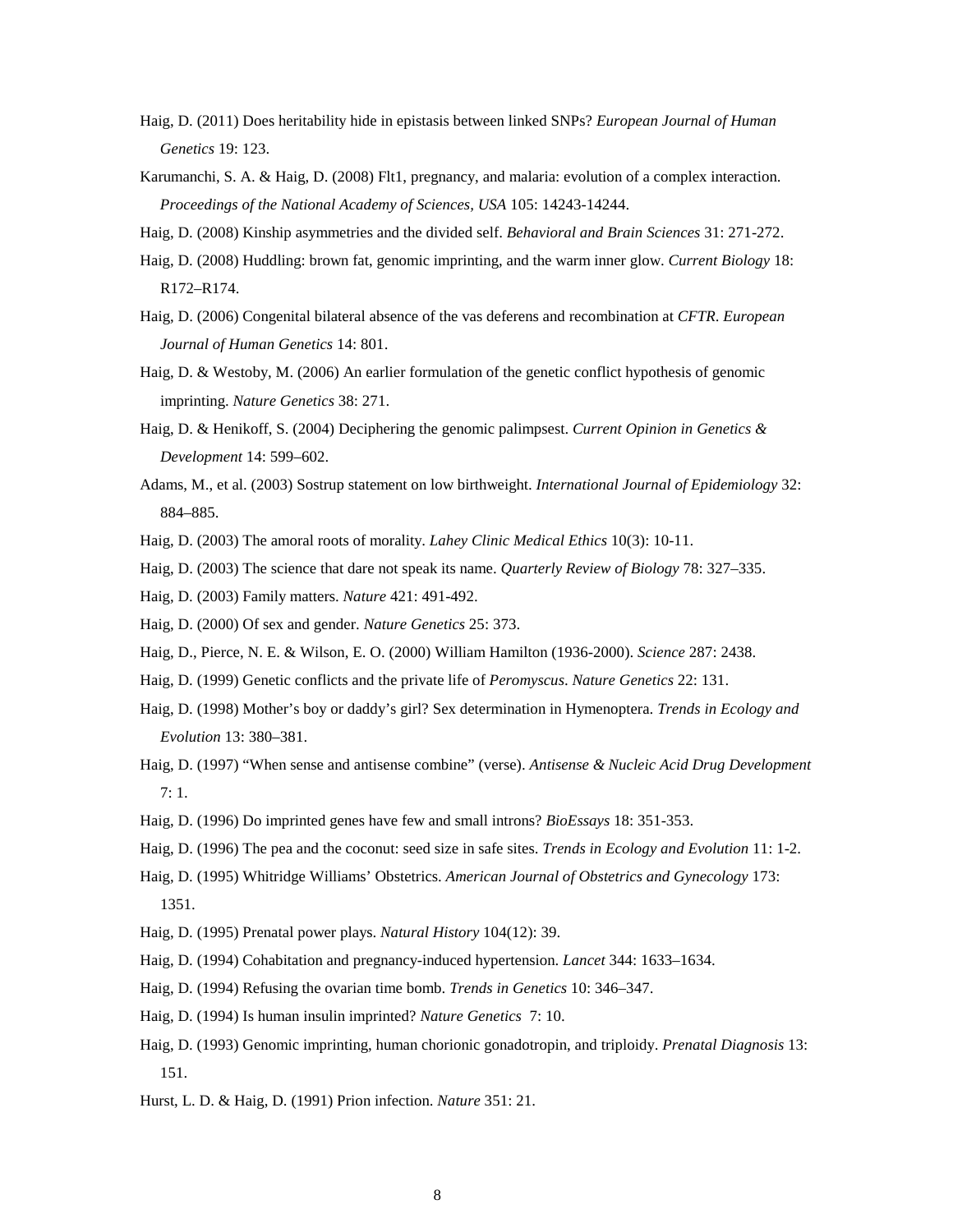Haig, D. (1989) Seed size and adaptation. *Trends in Ecology and Evolution* 4: 145.

#### **Book and book chapters**

- Haig, D. (2010) The huddler's dilemma: a cold shoulder or a warm inner glow. Pages 107–109, in T. Székely, A. J. Moore and J. Komdeur, eds. *Social behaviour: genes, ecology and evolution*. Cambridge University Press, Cambridge.
- Haig, D. (2010) Fertile soil or no man's land: cooperation and conflict in the placental bed. Pages 165–173, in R. Pijnenborg, I. Brosens and R. Romero, eds. *Placental bed disorders*. Cambridge University Press, Cambridge.
- Haig, D. (2008) Conflicting messages: genomic imprinting and internal communication. Pages 209–223, in P. D'Ettorre and D. P. Hughes. eds. *Sociobiology of communication*. Oxford University Press, Oxford.
- Cheruvu, P. K., Gale, D., Dvorak, A. M., Haig, D. and Aird, W. C. (2007) Hagfish: a model for early endothelium. Pages 66–73, in W. C. Aird, ed. *Endothelial biomedicine*. Cambridge University Press, Cambridge.
- Haig, D. (2007) Putting up resistance: maternal-fetal conflict over the control of uteroplacental blood flow. Pages 135–141, in W. C. Aird, ed. *Endothelial biomedicine*. Cambridge University Press, Cambridge.
- Haig, D. (2007) Unit 7: Plants. In R. DeSalle and M. R. Heithaus. *Biology*. Holt, Reinhart and Winston, Orlando.
- Haig, D. (2007) The amoral roots of morality. Pages 25–28, in D. Steinberg, ed. *Biomedical ethics*. University Press of New England, Lebanon, New Hampshire.
- Haig, D. (2007) Intimate relations: evolutionary conflicts of pregnancy and childhood. Pages 65–76, in S. C. Stearns and J. C. Koella, eds. *Evolution in health and disease*, second edition. Oxford University Press, Oxford.
- Stearns, S. C., Nesse, R. M. and Haig, D. (2007) Introducing evolutionary thinking for medicine. Pages 3– 15, in S. C. Stearns and J. C. Koella, eds. *Evolution in health and disease*, second edition. Oxford University Press, Oxford.
- Haig, D. (2006) The gene meme. Pages 50-65, in *Richard Dawkins. How a scientist changed the way we think*. A. Grafen & M. Ridley (eds.) Oxford University Press, Oxford.
- Haig, D. (2006) Intrapersonal conflict. Pages 8–22, in *Conflict*. M. K. Jones & A. C. Fabian, eds. Cambridge University Press, Cambridge.
- Haig, D. (2002) *Genomic imprinting and kinship*. Rutgers University Press, New Brunswick, New Jersey.
- Haig, D. (1999) Genetic conflicts of pregnancy and childhood. Pages 77–90, in S. C. Stearns, ed. *Evolution in health and disease*. Oxford University Press, Oxford.
- Haig, D. (1997) The social gene. Pages 284-304, in J. R. Krebs & N. B. Davies, eds. *Behavioural Ecology*, fourth edition. Blackwell Scientific, Oxford.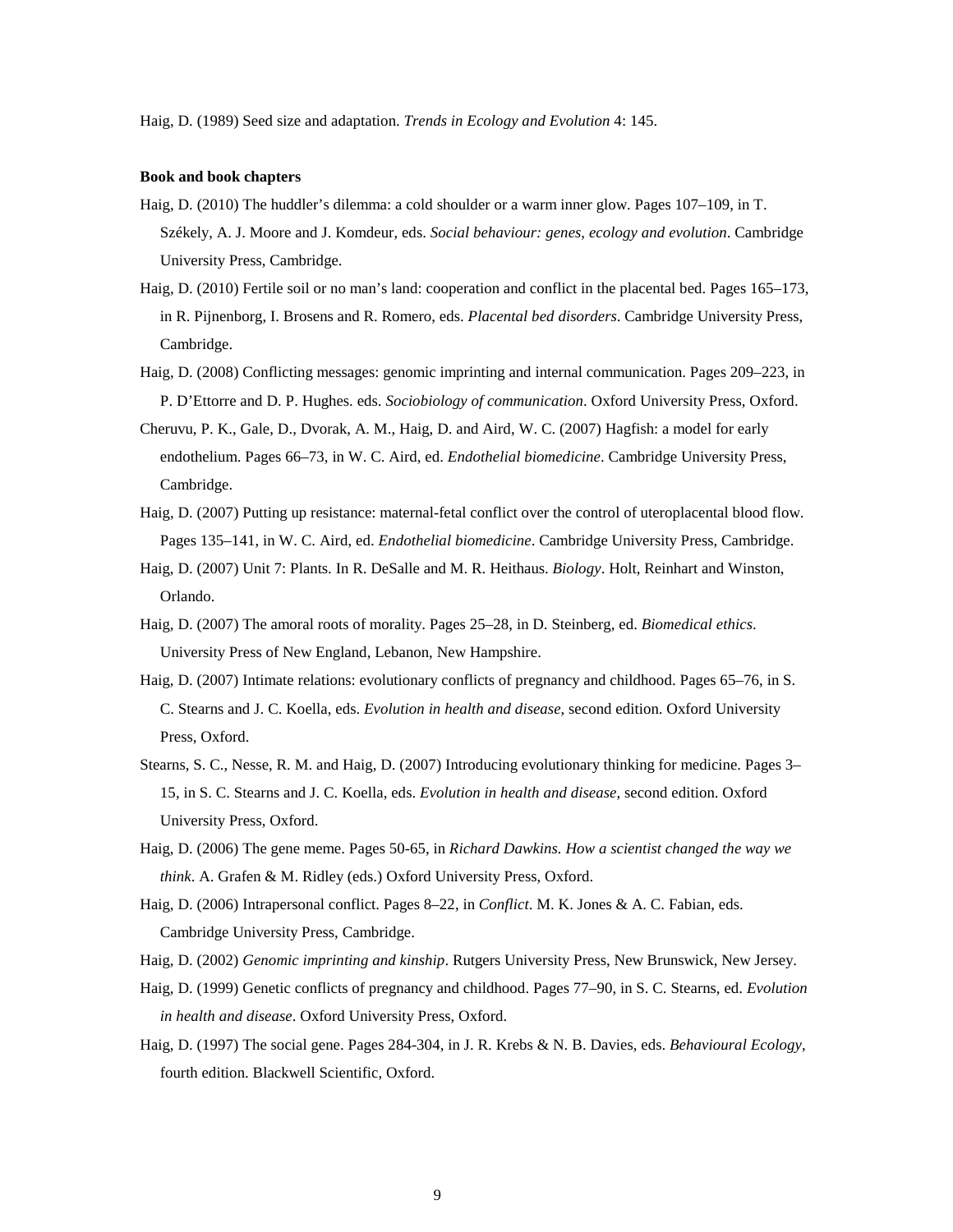- Haig, D. & Trivers, R. (1995) The evolution of parental imprinting: a review of hypotheses. Pages 17–28, in R. Ohlsson, K. Hall & M. Ritzen, eds. *Genomic imprinting: causes and consequences*. Cambridge University Press, Cambridge.
- Haig, D. (1992) Brood reduction in gymnosperms. Pages 63–84, in *Cannibalism: ecology and evolution among diverse taxa*. M. Elgar & B. Crespi, eds. Oxford University Press, Oxford.
- Haig, D. and Westoby, M. (1988) Inclusive fitness, seed resources and maternal care. *Plant Reproductive Ecology*. Pages 60–79, in J. Lovett Doust & L. Lovett Doust, eds. Oxford University Press, New York.
- Haig, D. and Westoby, M. (1986) Kin-conflict within megaspore tetrads. Pages 211-214, in E. G. Williams, R. B. Knox, and D. Irvine, eds. *Pollination '86*. School of Botany, University of Melbourne.
- Westoby, M., Rice, B., Shelley, J. M., Haig, D. and Kohen, J. L. (1982) Plants' use of ants for dispersal at West Head, New South Wales. *Ant-plant interactions in Australia*. R. C. Buckley, ed. pp. 75-87. Dr W. Junk Publishers, The Hague.

#### **Articles in press**

Haig, D. (2015) Sleeping Beauty in a grain of rice. *Biology & Philosophy* in press.

- Haig, D. (2015) Sameness, novelty, and nominal kinds. *Biology & Philosophy* in press.
- Haig, D. (2015) Going retro: transposable elements, embryonic stem cells, and the mammalian placenta. *Bioessays* in press.